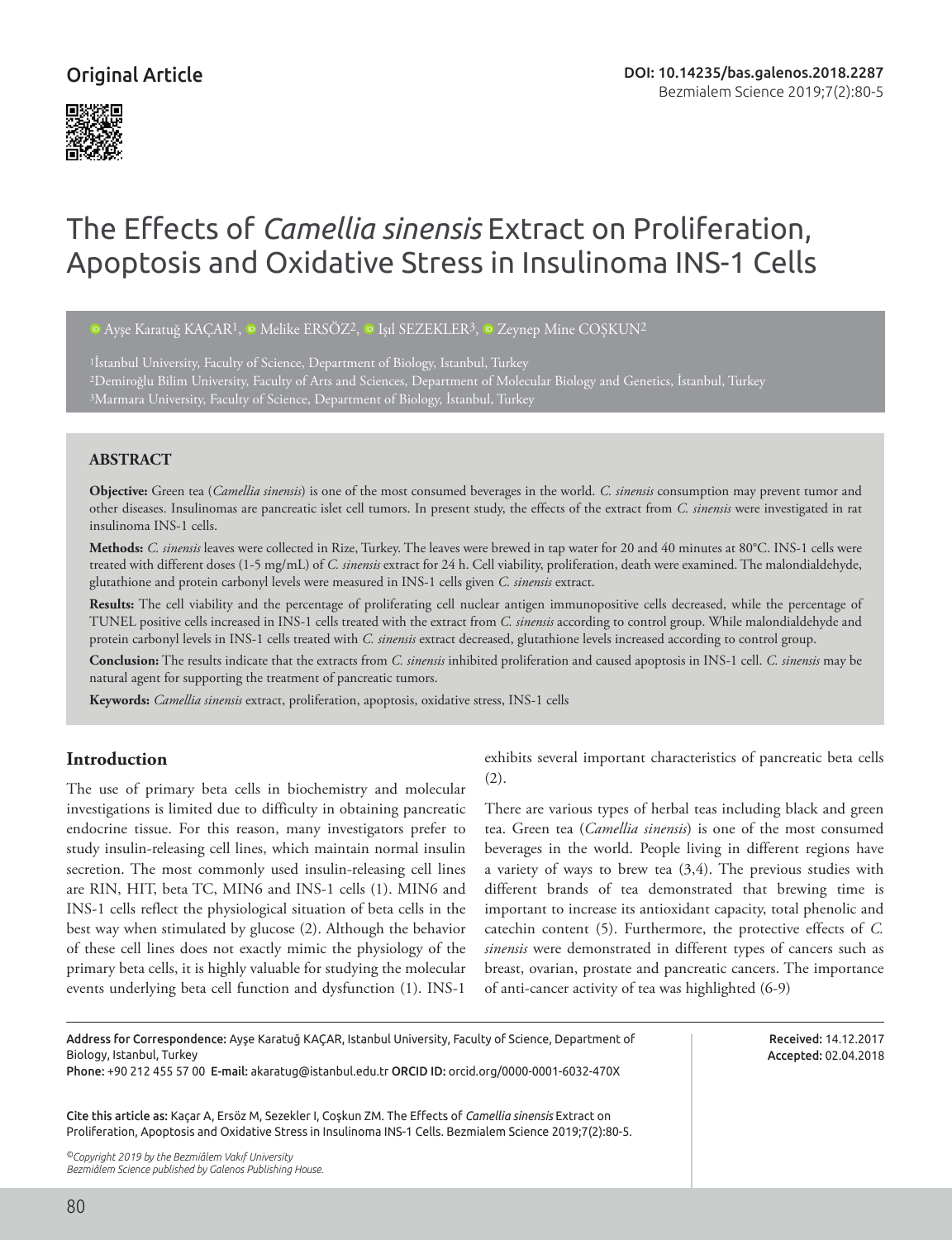In the current study, the effects of the extract from *C. sinensis* on cytotoxicity, proliferation, apoptosis and oxidative stress status were investigated in rat insulinoma INS-1 cells.

# **Methods**

#### **Extraction of** *C. sinensis*

*C. sinensis* leaves were collected in Rize, Turkey as first harvest in May the leaves were dried, and a classic brewing method was applied to the green tea leaves to prepare the extract. The water used as solvent. Two hundred fifty mL water was used for the brew of 5 g of *C. sinensis* leaves. The dried leaves were brewed in tap water for 20, 40 and 60 minutes at 80°C and extracts were obtained. And then, the extracts were cooled at room temperature, and the supernatants were removed after centrifugation at 4000 g for 15 minutes. So, the extract was obtained from *C. sinensis. In vitro* study was not approved.

# **Cell Culture**

Insulinoma INS-1 cell line was a generous gift from Prof. Dr. Claes B. Wollheim (University Medical Center, Geneva). INS-1 cells were cultured in a humidified atmosphere containing 5% CO2 /95% humidified air at 37°C in Roswell Park Memorial Institute (RPMI) 1640 (Invitrogen) containing 10 mM HEPES (Sigma), 50 mM 2-mercaptoethanol (Biorad), 1 µM sodium pyruvate (Sigma), 5% fetal bovine serum (Gibco), 100 IU/mL penicillin and 100 µg/mL streptomycin (Gibco).

The INS-1 cells which were treated with brewed *C. sinensis* leaves in water for 20, 40 and 60 minutes were named as group I, II and III, respectively. Also, the untreated INS-1 cells were named as control group.

# **Cell Viability Assay**

The effects on cell viability of *C. sinensis* extract determined by using 3-(4.5-dimethylthiazol-2-yl)-2.5-diphenyltetrazolium bromide (MTT) (0.5 mg/mL) (Applichem). INS-1 cells were seeded, and different doses (1-5 mg/mL) of *C. sinensis* were applied to INS-1 cells for 24 hours. The final concentration of the *C. sinensis* extract was 1-5 mg/mL. After that, MTT was added and incubated for 2 hours. The medium was removed from cells and isopropanol was added to solve formazan (10). Absorbance values were measured at 540 nm. Cell viability % rate was calculated. IC50 value of *C. sinensis* was 4.535 mg/mL for group I, 4,121 mg/mL for group II, 4.041 mg/mL for group III.

#### **Cell Proliferation Assay**

Cell proliferation assay was performed by PCNA immune marking. On 24-well plates, 25x10<sup>4</sup> cells/well were seeded and grown on coverslip. Then it was incubated in 5%  $CO<sub>2</sub>/95%$ humidified air at 37°C until the cells proliferated. Three and 4 mg/mL final concentration of *C. sinensis* extract were applied to the cells for 24 hours. The cells were washed with phosphate buffered saline (PBS), and fixed with methanol for 5 minimum (min) at -20°C. The cells were incubated with blocking

solution for 20 min at room temperature to avoid non-specific immunostaining. PCNA antibody (Neomarkers, USA; dilution 1:300, overnight at 4°C) was used for immunocytochemical labeling by streptavidin-biotin-peroxidase technique in INS-1 cells. After that, the cells were washed with PBS, and biotinylated secondary antibodies and streptavidin, biotinylated horseradish peroxidase (Invitrogen, USA) were applied to INS-1 cells. AEC (Invitrogen, USA) was used to reveal immunopositive cells. The cells were mounted in glycerin gelatin and preserved at 4°C until microscopic examination. The percentage of immunopositive cells were calculated according to following formulas: (The number of immunpositive cells /total cells) x 100.

# **Cell Death Assay**

Cell death assay was determined with TUNEL method by using the *In situ* Cell Death Detection Kit (Millipore, USA). On 24-well plates, 25x10<sup>4</sup> cells/wells were seeded and grown on coverslip. Then it was incubated in 5%  $CO<sub>2</sub>/95%$  humidified air at 37°C until the cells proliferated. Three and 4 mg/mL final concentrations of *C. sinensis* extract were applied to the cells for 24 hours. Then the cells were treated with equilibration buffer for 2 min at room temperature. Terminal deoxynucleotidyl transferase (TdT) enzyme and reaction buffer were mixed. It was treated for 1 hour at 37°C. After that, the cells were incubated with the anti-digoxigenin conjugate for 30 min at room temperature. The diaminobenzidine was used to reveal immunopositive cells. The percentage of immunopositive cells was calculated according to the following formulas: (The number of apoptotic cells / total cells) x 100.

#### **Glutathione, Protein Carbonyl and Malondialdehyde Assay**

On 6-well plates, 10<sup>6</sup> cells/wells were seeded and incubated in 5%  $CO_2/95%$  humidified air at 37°C for determination of biochemical analysis. After incubation, 0.25% tripsin-EDTA was added the cells. It was removed and centrifuged at 1500 rpm for 5 minutes. Lysis buffer (Cell Signaling) was added on pellet. The cells were kept on ice for 5 minutes, and sonicated with ultrasonic water bath. They were centrifuged at 14000 g for 10 minutes. Supernatants were collected and the levels of malondialdehyde (MDA), glutathione (GSH), protein carbonyl (PCO), and protein content were measured by Ledwozyw's (11), Beutler's (12), Reznick and Packer's (13), and Lowry's methods (14), respectively.

#### **Statistical Analysis**

The image was captured using an Olympus BX - 50 microscope. Minimum 10 fields were selected randomly and immunopositive cells were counted in each field. Microscopic results were analyzed using One-Way variance (ANOVA), followed by Tukey's multiple comparisons test by using GraphPad Prism version 5.0 computer package for immunohistochemistry. Biochemical results carried out using SPSS software (SPSS, version 21.0). The statistical analysis was performed for statistical significance using ANOVA, followed by Tukey's post-hoc test. A p<0.05 was considered significant.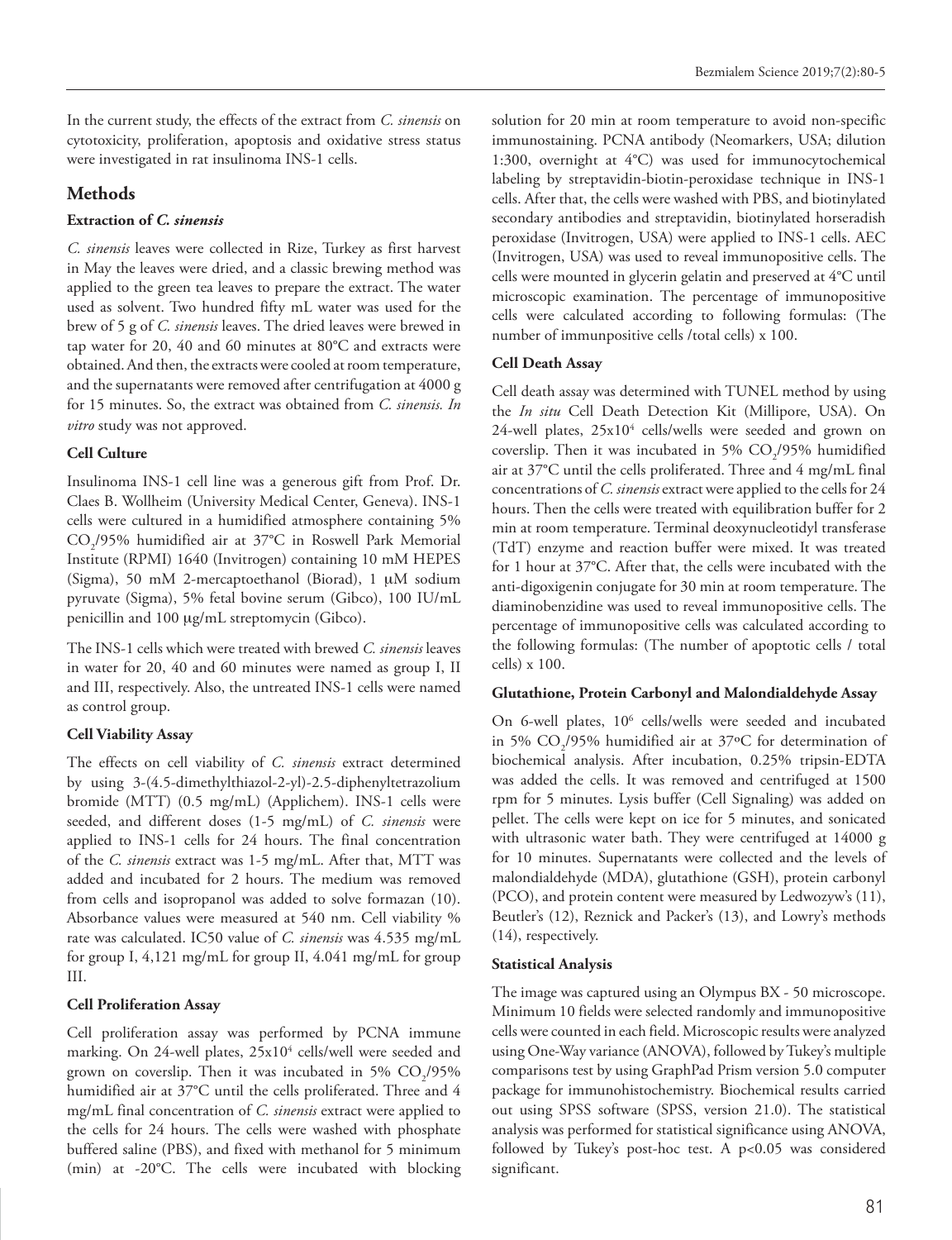#### **Results**

# **The Cell Viability % of INS-1 Cells Decreased with** *Camellia sinensis* **Extract**

We determined cell viability percentage of INS-1 cells treated with the extract obtained from *C. sinensis* by MTT assay. INS-1 cells were treated with 1-5 mg/mL extract for 3 groups. For group I, the cell viability % significantly decreased in INS-1 cells given *C. sinensis* extract at 3 mg/mL (p<0.05), 4 mg/mL (p<0.001) and 5 mg/mL (p<0.0001) concentrations compared with the control group. The cell viability % significantly decreased in the group II at  $3 \text{ mg/mL}$  (p<0.001),  $4 \text{ mg/mL}$  (p<0.0001) and 5 mg/mL (p<0.0001) concentrations of the *C. sinensis* extract compared with the control group. Similarly, for group III, the cell viability % significantly decreased in INS-1 cells given 2 mg/mL (p<0.001), 3 mg/mL (p<0.0001), 4 mg/mL (p<0.0001) and 5 mg/mL (p<0.0001) concentrations of *C. sinensis* extract compared with the control group (Figure 1). The results of group II and III were similar for 3 mg/mL, 4 mg/mL and 5 mg/mL doses of extract. Therefore, we studied group I and II brewing *C. sinensis* leaves in tap water for 20 and 40 minutes, respectively in later experiment.

#### **INS-1 Cell Proliferation was Inhibited by Given** *C. sinensis*  **Extract**

PCNA antibody was examined as a proliferation marker. The percentage of PCNA immunopositive cells significantly decreased in group I at both 3 mg/mL and 4 mg/mL concentrations of the extract, as well as group II given 4 mg/mL extract from *C. sinensis* compared with the control group (p<0.001, p<0.05, and p<0.001, respectively). Besides, PCNA immunopositive cells significantly decreased in group II given 4 mg/mL extract from *C. sinensis* compared with the group II given 3 mg/mL extract (p<0.05) (Figure 2).



Figure 1. The cell viability % in INS-1 cells with *Camellia sinensis* extract. \*p<0.05, \*\*\*p<0.001, \*\*\*\*p<0.0001

#### **The Number of Apoptotic Cells Increased after Treating INS-1 Cells with** *C. sinensis* **Extract**

TUNEL method was examined for the cell death detection. The percentage of TUNEL positive cells increased in group II given 4 mg/mL extract from *C. sinensis* compared with the control group (p<0.001). Besides, TUNEL positive cells increased in group II given 4 mg/mL extract from C. sinensis compared with group II given 3 mg/mL extract from C. sinensis (p<0.01) (Figure 3).

#### **Glutathione, Protein Carbonyl and Malondialdehyde Levels Significantly Changed in INS-1 Cells Given** *C. sinensis*  **Extract**

GSH levels showed a significantly increase in group I given 3 and 4 mg/mL extract from *C. sinensis* compared with the control group (p<0.001 and p<0.001). GSH levels increased in group II given 3 mg/mL extract from *C. sinensis* compared with the control group (p<0.001), while GSH levels in group II given 4 mg/mL extract from *C. sinensis* were lower than both control group (p<0.001) and group I given 3 mg/mL extract from *C. sinensis* (p<0.001) (Table 1).

PCO levels significantly increased in group I given 3 mg/mL extract from *C. sinensis* (p<0.001), while PCO levels decreased in group I given 4 mg/mL extract from *C. sinensis* compared with the control group (p<0.001). Besides, PCO levels decreased in group II given both 3 and 4 mg/mL doses of *C. sinensis* extract compared with the control group (p<0.001 and p<0.001) (Table 1).



Figure 2. Proliferating cell nuclear antigen immunopositive cell number % in INS-1 cells with *Camellia sinensis* extract. Ò: Proliferating cell nuclear antigen immunopositive cells, \*p<0.05, \*\*p<0.001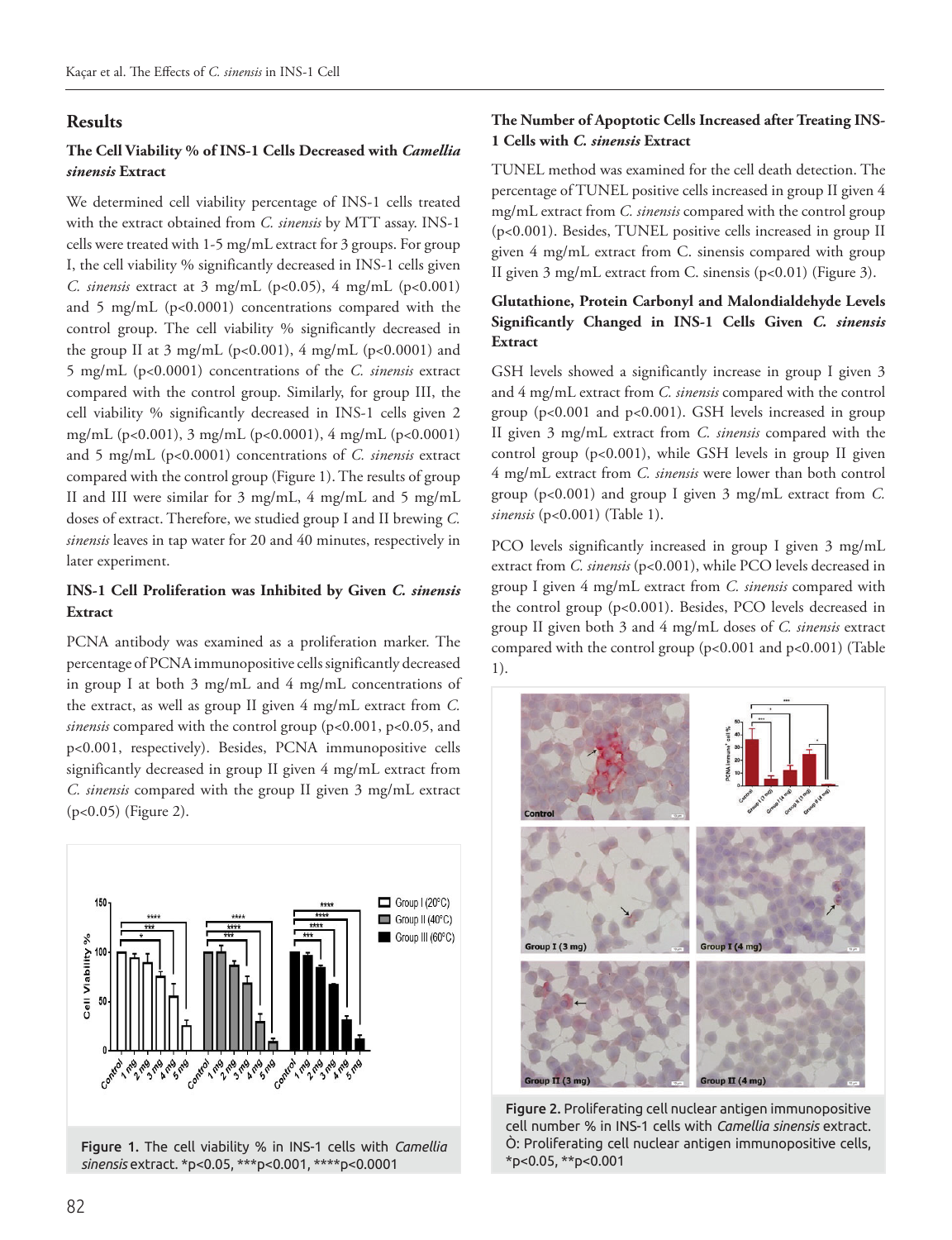|             | <b>GSH</b>                     |                              | <b>PCO</b>                   |                              | <b>MDA</b>                   |                              |
|-------------|--------------------------------|------------------------------|------------------------------|------------------------------|------------------------------|------------------------------|
|             | $3$ mg/mL                      | $4$ mg/mL                    | $3$ mg/mL                    | $4$ mg/mL                    | $3$ mg/mL                    | $4$ mg/mL                    |
| Control     | $5.43 \pm 0.00$                | $5.43 \pm 0.00$              | $1.94 \pm 0.00$              | $1.94 \pm 0.00$              | $2.33 \pm 0.05$              | $2.33 \pm 0.05$              |
| Group I     | $6.25 \pm 0.00$ <sup>a</sup>   | $5.95 \pm 0.05$ <sup>a</sup> | $2.86 \pm 0.05$ <sup>a</sup> | $1.79 \pm 0.00$ <sup>a</sup> | $1.46 \pm 0.00$ <sup>a</sup> | $1.01 \pm 0.00$ <sup>a</sup> |
| Group II    | $7.89 \pm 0.05$ <sup>a,b</sup> | $4.69 \pm 0.00^{a,b}$        | $0.95 \pm 0.00^{a,b}$        | $1.72 \pm 0.00^{a,b}$        | $1.88 \pm 0.00^{a,b}$        | $1.98 \pm 0.00^{a,b}$        |
| $P_{ANOVA}$ | < 0.001                        | < 0.001                      | < 0.001                      | < 0.001                      | < 0.001                      | < 0.001                      |

Table 1. Glutathione, protein carbonyl, and malondialdehyde levels in INS-1 cells with *Camellia sinensis* extract

\* Means ± SEM, ªp<0.001 versus control group, <sup>b</sup>p<0.001 versus group I, GSH: Glutathione, PCO: Protein carbonyl, MDA: Malondialdehyde



Figure 3. TUNEL positive cell number % in INS-1 cells with *Camellia sinensis* extract. Ò : TUNEL immunopositive cells, \*\*p<0.01, \*\*\*p<0.001

MDA levels showed a significant decrease in both group I and II given 3 mg/mL and 4 mg/mL concentration of *C. sinensis* extract compared with the control group (p<0.001 and p<0.001). Furthermore, MDA levels were higher in group II given 4 mg/ mL extract from *C. sinensis* compared with group II given 3 mg/ mL extract (p<0.001) (Table 1).

#### **Discussion**

Green tea (*C. sinensis*) is widely use in the world. There are phytochemicals and functional components in this species of tea. These components have significant benefits on human health. Therefore, consumption of tea at effective levels is important (15). *C. sinensis* contains polyphenols which are related with antioxidant activity. Brewed green tea contains high levels of catechins (16). Catechin levels are important factors indicating the quality of the tea (17). Catechins and caffeine were shown in green tea in several studies (18-20). There are five catechins including catechin, (2)-epicatechin, (2)-epicatechin gallate, (2)-epigallocatechin and (2)-epigallocatechin gallate. Different types of tea may have different caffeine and catechin contents (21). Oxidative damage can be cured with phytochemicals found in tea in diseases such as cancer (15,22). Healing properties of *C. sinensis* have been investigated in many types of cancers such as metastatic breast (6), human ovarian (7), lung (23), and prostate cancers (8). The effects of *C. sinensis* were investigated in pancreatic carcinoma cells (9,24). However, there is no investigation of cell viability in insulinoma INS-1 cells. We applied extract of *C. sinensis* at different doses (1-5 mg/mL) and brewing times (20, 40 and 60 minutes) at 80°C to the cells to investigate killing effect of *C. sinensis* in insulinoma INS-1 cells. The brewing time is important to increase the antioxidant capacity. Therefore, we continued to study with groups I (20 minutes) and II (40 minutes), due to similar results in groups II and III (60 minutes). Furthermore, 3 mg/mL and 4 mg/mL concentration of the extract were considered as effective doses in these groups.

In a previous study, the authors showed that green tea inhibited proliferation and also induced apoptosis in 4TI metastatic breast cancer cells (6) and in A549 lung carcinoma cells (23). These effects have not been determined in insulinoma INS-1 cell line. Our results indicated that extract from *C. sinensis* inhibited proliferation, and caused apoptosis in insulinoma INS-1 cell. It was observed that the increase of brewing time changed cell proliferation and death. The increase in brewing time reduced the cell proliferation, and elevated apoptosis in INS-1 cells.

The authors have shown in a study that green tea can regulate the antioxidant capacity in people exposed to oxidative stress (25). Besides, *C. sinensis* decreased oxidative stress in patients with prostate cancer (26). In a study, it was suggested that green tea showed protective effects through its antioxidant properties against oxidative stress and DNA damages, (27). Furthermore,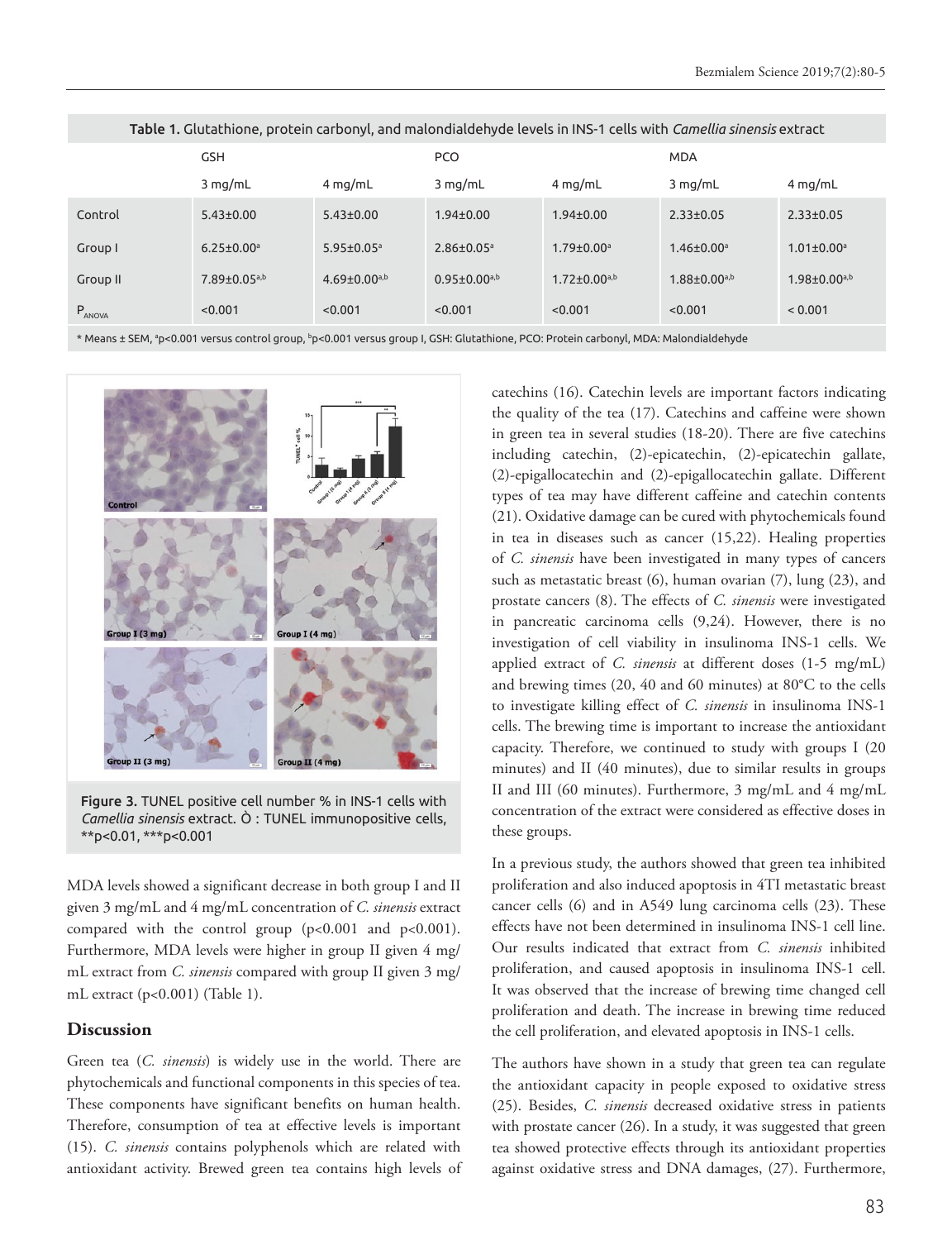antioxidant capacity in *C. sinensis* was increased depending on the duration of brewing. Our data showed a decrease in the levels of MDA and PCO that are known as markers of oxidative stress in insulinoma INS-1 cells treated with extract of *C. sinensis*. Besides, glutathione is an important antioxidant and protects cells against oxidative stress. According to our results, extract of *C. sinensis* increased the glutathione levels. We hypothesized that *C. sinensis* has a positive protective effect on insulinoma cells.

Our aim was to prevent the proliferation of tumor cells and to induce cell death. We observed both inhibition of cell proliferation, and increase in apoptotic cells. We have also shown that the oxidative stress may cause decreased MDA, PCO levels and increased GSH levels in insulinoma cells. So, we can say that *C. sinensis* may be natural agent to support the treatment of various carcinomas.

#### **Acknowledgements**

Thank to Prof. Dr. Claes B. Wollheim (University Medical Center, Geneva) for providing kind gift of insulinoma INS-1 cell lines.

**Ethics Committee Approval:** *In vitro* study was not approved.

**Informed Consent:** *In vitro* study was not approved.

Peer-review: Externally and internally peer-reviewed.

#### **Authorship Contributions**

Concept: A.K.K., M.E., I.S., Z.M.C., Design: M.E., Z.M.C., Data Collection or Processing: M.E., Z.M.C., Analysis or Interpretation: A.K.K., M.E., I.S., Z.M.C., Literature Search: A.K.K., I.S., Writing: A.K.K.

**Conflict of Interest:** No conflict of interest was declared by the authors.

**Financial Disclosure:** The authors declared that this study received no financial support.

#### **References**

- 1. Poitout V, Olson LK, Robertson RP. Insulin secreting cell lines: classification, characteristics and potential applications. Diabetes Metab 1996;22:7-14.
- 2. Skelin M, Rupnik M, Cencic A. Pancreatic beta cell lines and their applications in diabetes mellitus research. Altex 2010;27:105-13.
- 3. Lian G, Astill C. Computer simulation of the hydrodynamics of teabag infusion. Food and Bioproducts Processing 2002;80:155–62.
- 4. Soylak M, Tuzen M, Souza AS, das Graças Andrade Korn M, Ferreira SL. Optimization of microwave assisted digestion procedure for the determination of zinc, copper and nickel in tea samples employing flame atomic absorption spectrometry. J Hazard Mater 2007;149:264-8.
- 5. Kyle JAM, Morrice PC, Mcneill G, Duthie GG. Effects of Infusion Time and Addition of Milk on Content and Absorption of Polyphenols from Black Tea. J Agric Food Chem 2007;55:4889-94.
- 6. Mbuthia KS, Mireji PO, Ngure RM, Stomeo F, Kyallo M, Muoki C, et al. Tea (Camellia sinensis) infusions ameliorate cancer in 4TI metastatic breast cancer model. BMC Complement Altern Med 2017;17:202.
- 7. Jia LY, Wu XJ, Gao Y, Rankin GO, Pigliacampi A, Bucur H, et al. Inhibitory Effects of Total Triterpenoid Saponins Isolated from the Seeds of the Tea Plant (Camellia sinensis) on Human Ovarian Cancer Cells. Molecules 2018;23. pii: E1469.
- 8. Lassed S, Deus CM, Djebbari R, Zama D, Oliveira PJ, Rizvanov AA, et al. Protective Effect of Green Tea (Camellia sinensis (L.) Kuntze) against Prostate Cancer: From In Vitro Data to Algerian Patients. Evid Based Complement Alternat Med 2017;2017:1691568.
- 9. Zhang L, Pang E, Loo RR, Rao J, Go VL, Loo JA, et al. Concomitant inhibition of HSP90, its mitochondrial localized homologue TRAP1 and HSP27 by green tea in pancreatic cancer HPAF-II cells. Proteomics 2011;11:4638-47.
- 10. Janjic D, Wollheim CB. Islet cell metabolism is reflected by the MTT (tetrazolium) colorimetric assay. Diabetologia 1992;35:482-5.
- 11. Ledwozyw A, Michalak J, Stepien A, Kadziolka A. The relationship plasma triglycerides, cholesterol, total lipids, and lipid peroxidation products during human atherosclerosis. Clin Chim Acta 1986;155:275-84.
- 12. Beutler E. Glutathione in red blood cell metabolism: a manual of biochemical method., 2 nd ed. Grune and Stratton (pp.112-114) New York 1975.
- 13. Reznick AZ, Packer L. Oxidative damage to proteins: spectrophotometric method for carbonyl assay. Methods Enzymol 1994;233:357-63.
- 14. Lowry OH, Rosebrough WI, Farr AL, Randal RJ. Protein measurement with the folin phenol reagent. J Biol Chem 1951;193:265-75.
- 15. Karori SM, Wachira FN, Ngure RM, Mireji PO. Polyphenolic composition and antioxidant activity of Kenyan Tea cultivars. Journal of Pharmacognosy and Phytochemistry 2014;3:105-16.
- 16. Hilton PJ, Ellis RT. Estimation of the market value of Central African tea by theaflavin analysis. J. Sci. Food Agric 1972;23:227–32.
- 17. Bronner WE, Beecher GR. Method for determining the content of catechins in tea infusions by high-performance liquid chromatography. J Chromatogr A 1998;805:137-42.
- 18. Horie H and Kohata K. Application of capillary electrophoresis to tea quality estimation. J Chromatogr A 1998;802:219-23.
- 19. Arce L, Ríos A, Valcárcel M. Determination of anti-carcinogenic polyphenols present in green tea using capillary electrophoresis coupled to a flow injection system. J. Chromatogr A 1998;827:113- 20.
- 20. Larger PJ, Jones AD, Dacombe D, Separation of tea polyphenols using micellar electrokinetic chromatography with diode array detection. J Chromatogr A 1998;799:309.
- 21. Fernández PL, Martín MJ, González AG, Pablos F. HPLC determination of catechins and caffeine in tea. Differentiation of green, black and instant teas. Analyst 2000;125:421-5.
- 22. Wachira FN, Kamunya SM. Kenyan Teas Are Rıch In Antıoxıdants Tea 2005;26:81-9.